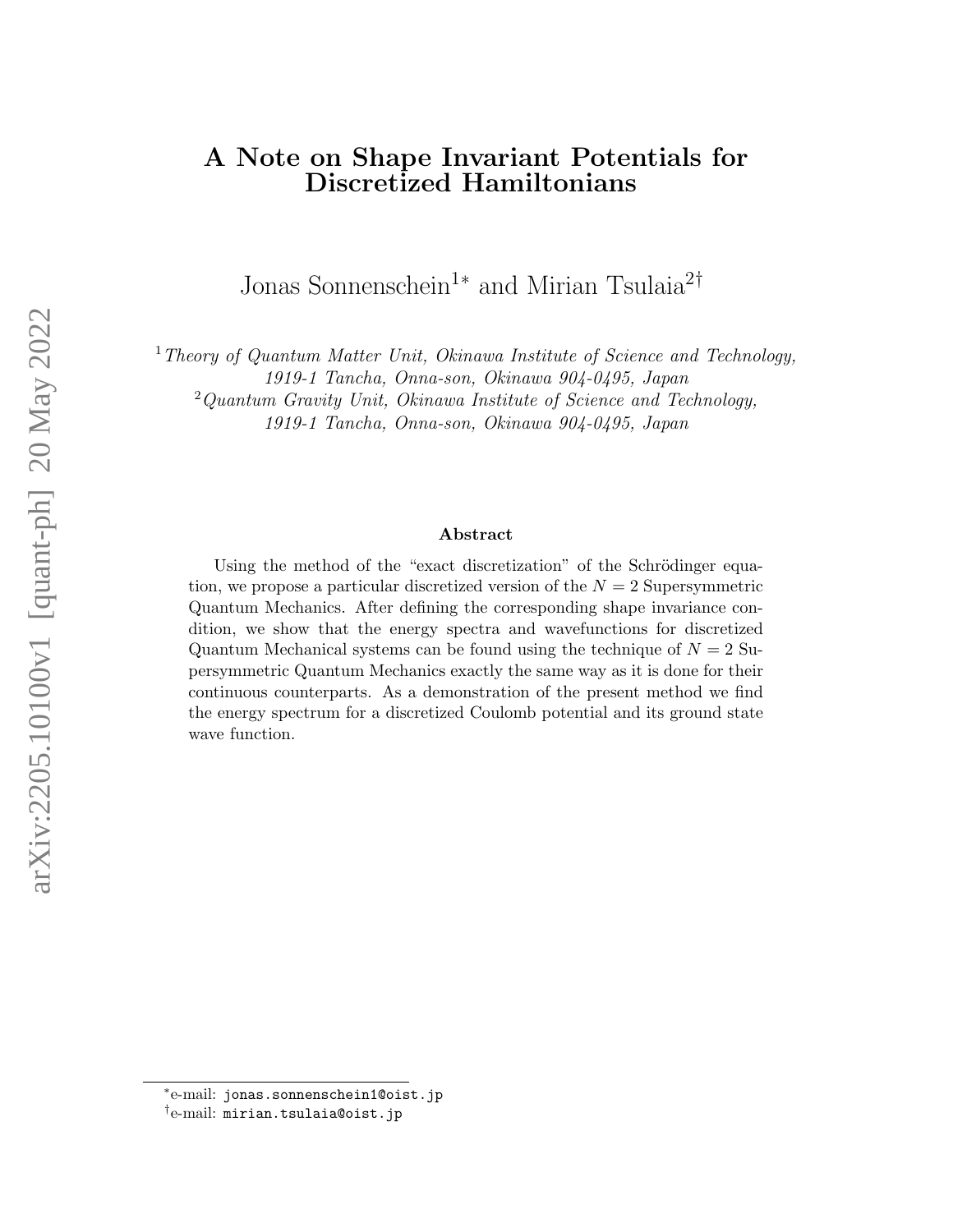### 1 Introduction

 $N = 2$  Supersymmetric Quantum Mechanics (SQM) [\[1\]](#page-8-0) – [\[3\]](#page-9-0) being originally introduced as a tool for studying of the problem of supersymmetry breaking in more complicated supersymmetric field theories, has many interesting applications both in Physics and Mathematics (see for example [\[4\]](#page-9-1) – [\[5\]](#page-9-2) for reviews).

One such application is finding of the energy spectra of "usual" nonsupersymmetric Hamiltonians by using supersymmetry as an auxiliary tool. Recall, that  $N = 2$ supersymmetry algebra contains mutually hermitian conjugated supercharges Q and  $Q^{\dagger}$  and the Hamiltonian H, with only nonzero anticommutation relation

<span id="page-1-1"></span>
$$
\{Q, Q^{\dagger}\} = H \tag{1.1}
$$

This algebra can be realized in a matrix form as follows

$$
Q = \begin{pmatrix} 0 & 0 \\ A_1 & 0 \end{pmatrix}, \quad Q^{\dagger} = \begin{pmatrix} 0 & A_1^{\dagger} \\ 0 & 0 \end{pmatrix}, \quad H = \begin{pmatrix} H^{(1)} - E_0^{(1)} & 0 \\ 0 & H^{(2)} - E_0^{(1)} \end{pmatrix} \tag{1.2}
$$

In fact, the supersymmetric Hamiltonian  $H$  splits into two Hamiltonians  $H^{(1)}$  and  $H^{(2)}$ , each being factorized in terms of a ground state energy  $E_0^{(1)}$  $_0^{(1)}$  for the first Hamiltonian and two ladder operators  $A_1^{\dagger}$  $_1^{\text{I}}$  and  $A_1$ 

<span id="page-1-0"></span>
$$
H^{(1)} = A_1^{\dagger} A_1 + E_0^{(1)}, \quad H^{(2)} = A_1 A_1^{\dagger} + E_0^{(1)} \tag{1.3}
$$

For the case of one dimensional space, the operators  $A_1^{\dagger}$  $\frac{1}{1}$  and  $A_1$  have the form

<span id="page-1-3"></span>
$$
A_1^{\dagger} = \frac{\hbar}{\sqrt{2m}} \frac{d}{dx} + W_1(x), \quad A_1 = -\frac{\hbar}{\sqrt{2m}} \frac{d}{dx} + W_1(x) \tag{1.4}
$$

where an arbitrary function  $W_1(x)$ , called the superpotential, is expressed via the ground state wavefunction of the first Hamiltonian

<span id="page-1-4"></span>
$$
W_1(x) = \frac{\hbar}{\sqrt{2m}} \frac{d \ln \psi_0^{(1)}(x)}{dx}
$$
 (1.5)

As a consequence of relations [\(1.3\)](#page-1-0), the Hamiltonians  $H^{(1)}$  and  $H^{(2)}$  have the form

<span id="page-1-2"></span>
$$
H^{(1,2)} = -\frac{d^2}{dx^2} + V^{(1,2)}(x)
$$
\n(1.6)

where

<span id="page-1-5"></span>
$$
V^{(1)}(x) = W_1^2(x) - \frac{\hbar}{\sqrt{2m}} \frac{dW_1(x)}{dx} + E_0^{(1)},
$$
  
\n
$$
V^{(2)}(x) = W_1^2(x) + \frac{\hbar}{\sqrt{2m}} \frac{dW_1(x)}{dx} + E_0^{(1)}
$$
\n(1.7)

As it can be concluded from the discussion above,  $N = 2$  SQM has the following basic properties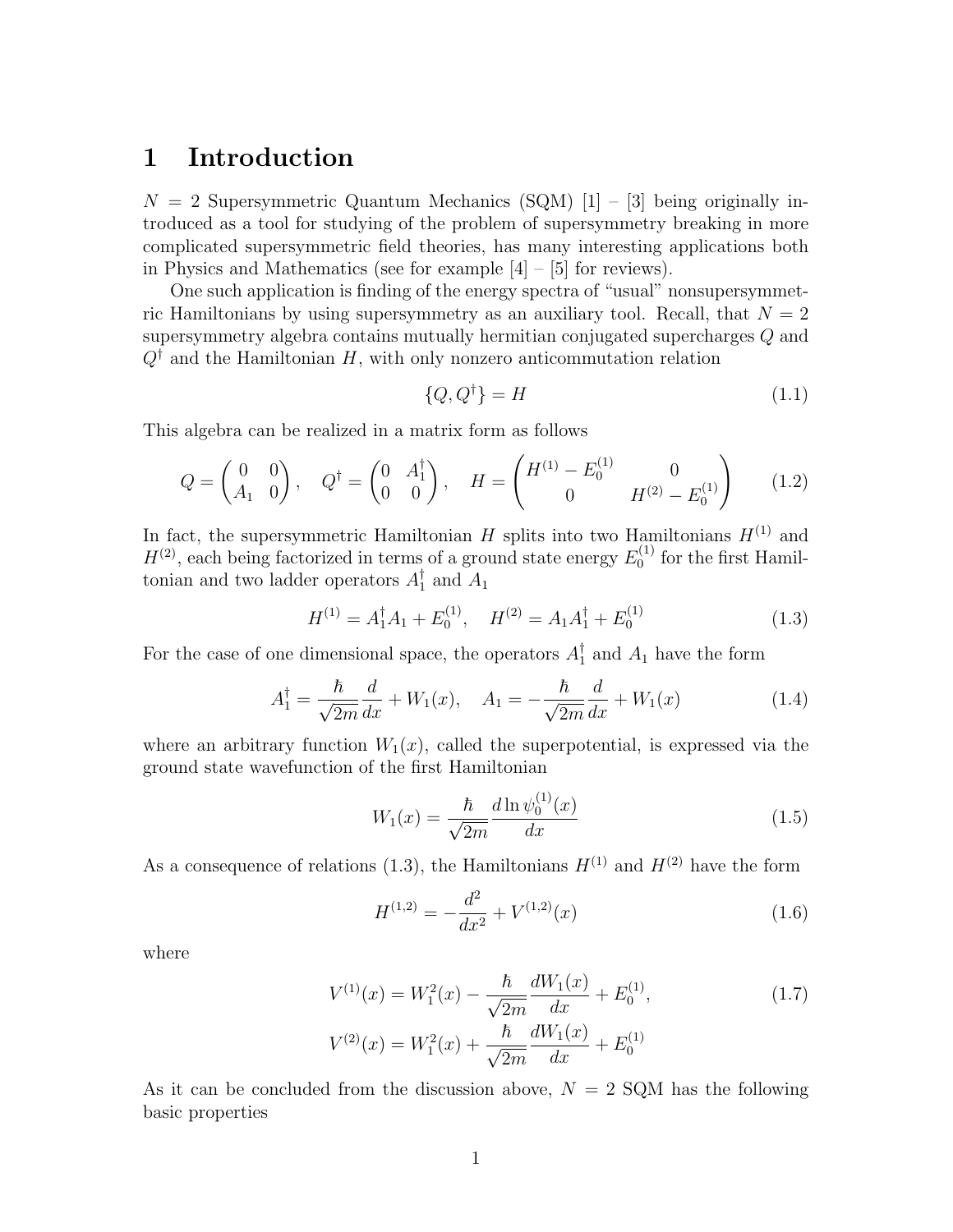- From the algebra  $(1.1)$  it follows that the spectrum of the Hamiltonian H is positive semi-definite.
- The wave functions and the corresponding energy levels of the Hamiltonians [\(1.6\)](#page-1-2) are related as

$$
\psi_n^{(2)} = (E_{n+1}^{(1)} - E_0^{(1)})A_1\psi_{n+1}^{(1)}, \quad E_n^{(2)} = E_{n+1}^{(1)} \tag{1.8}
$$

• If one of the Hamiltonians (say  $H^{(1)}$ ) has an eigenstate with zero energy, then the corresponding wave function can be found from the equation

<span id="page-2-1"></span>
$$
A_1 \psi_0^{(1)} = 0 \tag{1.9}
$$

After using the explicit form of  $A_1$  given in [\(1.4\)](#page-1-3), this equation leads to [\(1.5\)](#page-1-4).

• The Hamiltonian  $H^{(2)}$  can be "refactorized"

$$
H^{(2)} = A_2^{\dagger} A_2 + E_0^{(2)} = A_2^{\dagger} A_2 + E_1^{(1)}
$$
\n(1.10)

in terms of new ladder operators

$$
A_2^{\dagger} = \frac{\hbar}{\sqrt{2m}} \left( \frac{d}{dx} + \frac{d \ln \psi_0^{(2)}(x)}{dx} \right),
$$
\n
$$
A_2 = \frac{\hbar}{\sqrt{2m}} \left( -\frac{d}{dx} + \frac{d \ln \psi_0^{(2)}(x)}{dx} \right)
$$
\n(1.11)

and a new superpotential, which is expressed in terms of the lowest energy wavefunction of the Hamiltonian  $H^{(2)}$ . Then one can construct the third Hamiltonian  $H^{(3)}$ 

$$
H^{(3)} = A_2 A_2^{\dagger} + E_0^{(2)} = A_2 A_2^{\dagger} + E_1^{(1)}
$$
\n(1.12)

which has the same energy levels as  $H^{(2)}$  except of the lowest energy of of  $H^{(2)}$ . Continuing in this manner one can construct a hierarchy of Hamiltonians. The total number of the Hamiltonians in the hierarchy is equal to a number  $n$  of the bound states of the Hamiltonian  $H^{(1)}$ . The energy levels and the wavefunctions of these Hamiltonians being

<span id="page-2-2"></span>
$$
E_n^{(m)} = E_{n+1}^{(m-1)} = \dots = E_{n+m-1}^{(1)},
$$
  
\n
$$
\psi_n^{(m)} = (E_{n+m-1}^{(1)} - E_{m-2}^{(1)})^{-1/2} \dots (E_{n+m-1}^{(1)} - E_0^{(1)})^{-1/2} A_{m-1} \dots A_1 \psi_{n+m-1}^{(1)}
$$
\n(1.13)

• Suppose, the potentials in  $(1.7)$  satisfy the so called shape invariance condition [\[6\]](#page-9-3)

<span id="page-2-0"></span>
$$
V^{(2)}(x, a_1) = V^{(1)}(x, a_2) + R(a_1)
$$
\n(1.14)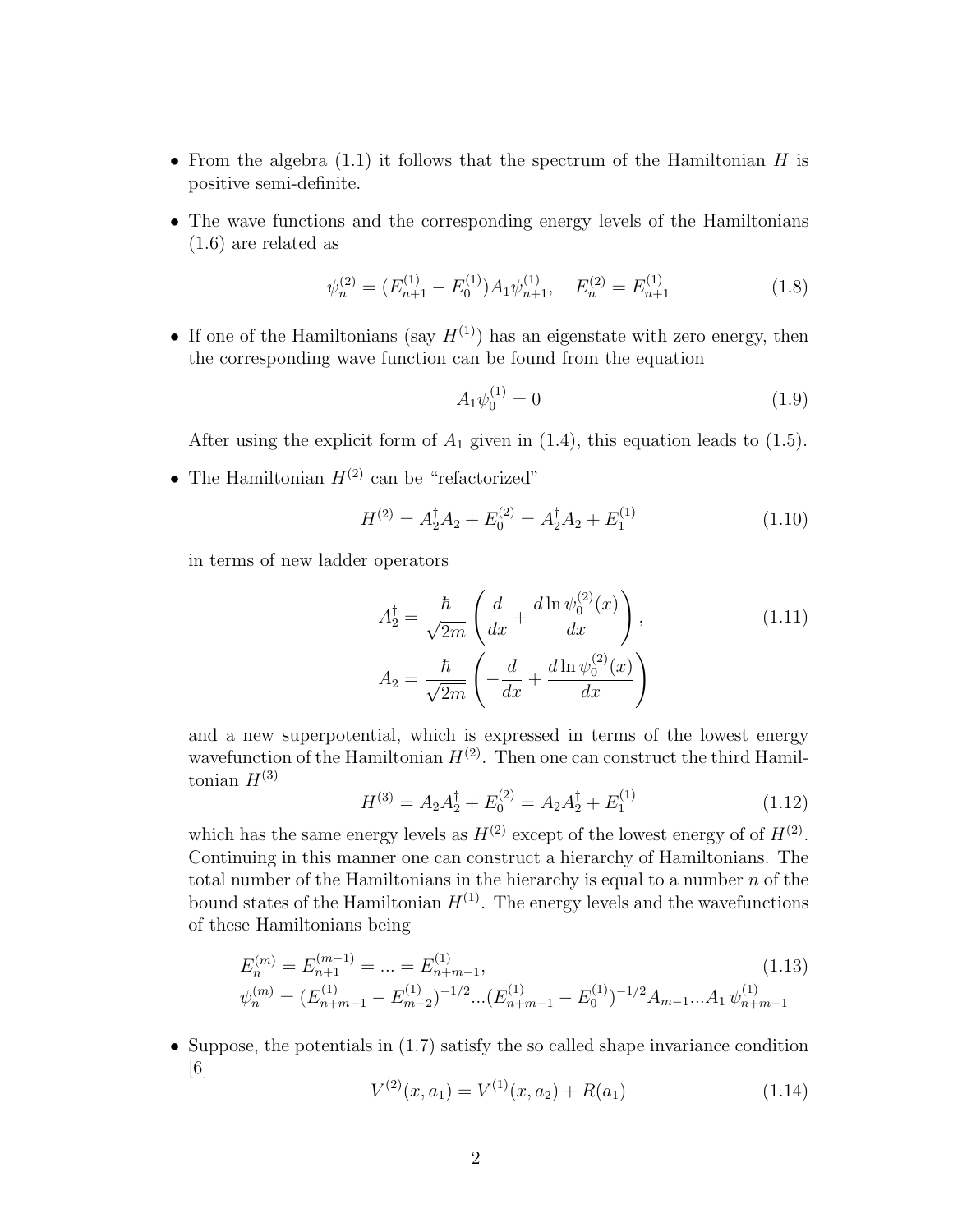where the parameters  $a_1$  and  $a_2$  are related to each other via some function  $a_2 = \phi(a_1)$  and the "rest"  $R(a_1)$  does not depend on the coordinate x. Then the spectrum of the Hamiltonian  $H^{(1)}$  can be found to be

<span id="page-3-0"></span>
$$
E_n^{(1)} = \sum_{k=1}^n R(a_k)
$$
 (1.15)

Here  $a_k$  means that the function  $\phi(a_1)$  is applied k times. To obtain this result one constructs a hierarchy of Hamiltonians

$$
H^{(s)} = -\frac{d^2}{dx^2} + V^{(1)}(x, a_s) + \sum_{k=1}^{s-1} R(a_k)
$$
\n(1.16)

by repeated use of the shape invariance condition. Then, assuming that the ground state energy of the first Hamiltonian is zero and using the fact that spectra of the Hamiltonians  $H^{(s)}$  and  $H^{(s+1)}$  are the same, except of the lowest energy of  $H^{(s)}$ , one gets [\(1.15\)](#page-3-0).

To summarize, the technique of  $N = 2$  SQM allows one to find a spectrum of a "usual" nonsupersymmetric Hamiltonian  $H^{(1)}$  by purely algebraic methods, provided the corresponding potential satisfies the shape invariance condition [\(1.14\)](#page-2-0). Since the discussion above was for the case when the space coordinate  $x$  is continuous, it is natural to consider a modification of this method for the case when SQM is defined on a lattice [\[7\]](#page-9-4)– [\[8\]](#page-9-5). To this end we use the procedure of an "exact discretization" of the Schrödinger equation given in  $[9]$ –  $[12]$  and find the factorization of the "dis-crete" Hamiltonian in terms of the of two ladder operators<sup>[1](#page-3-1)</sup>. This step actually means that we are considering a discrete version of  $N = 2$  SQM. Then we present a discretized version of the shape invariance condition [\(1.14\)](#page-2-0) which allows one to find the wave functions and energy spectra of Hamiltonians, whose potentials obey this condition. Finally, we illustrate this technique on the example of the Coulomb potential. The last Section contains a brief discussion of some open problems and possible generalizations of our results.

### <span id="page-3-2"></span>2 Discretization

We follow the procedure of the "exact discretization", proposed by Tarasov [\[9\]](#page-9-6)– [\[11\]](#page-9-8). The advantage of this discretization scheme is that an immediate correspondence between continuous differential equations and discrete difference equations can be achieved. Namely, the main algebraic properties of differential operators, like the semigroup property, Leibniz rule and differentiation of polynomials carry over to the difference operators. Furthermore, discretized solutions of differential equations are

<span id="page-3-1"></span><sup>1</sup>For alternative methods of factorization of second order differential equations, see [\[13\]](#page-10-0) and references therein.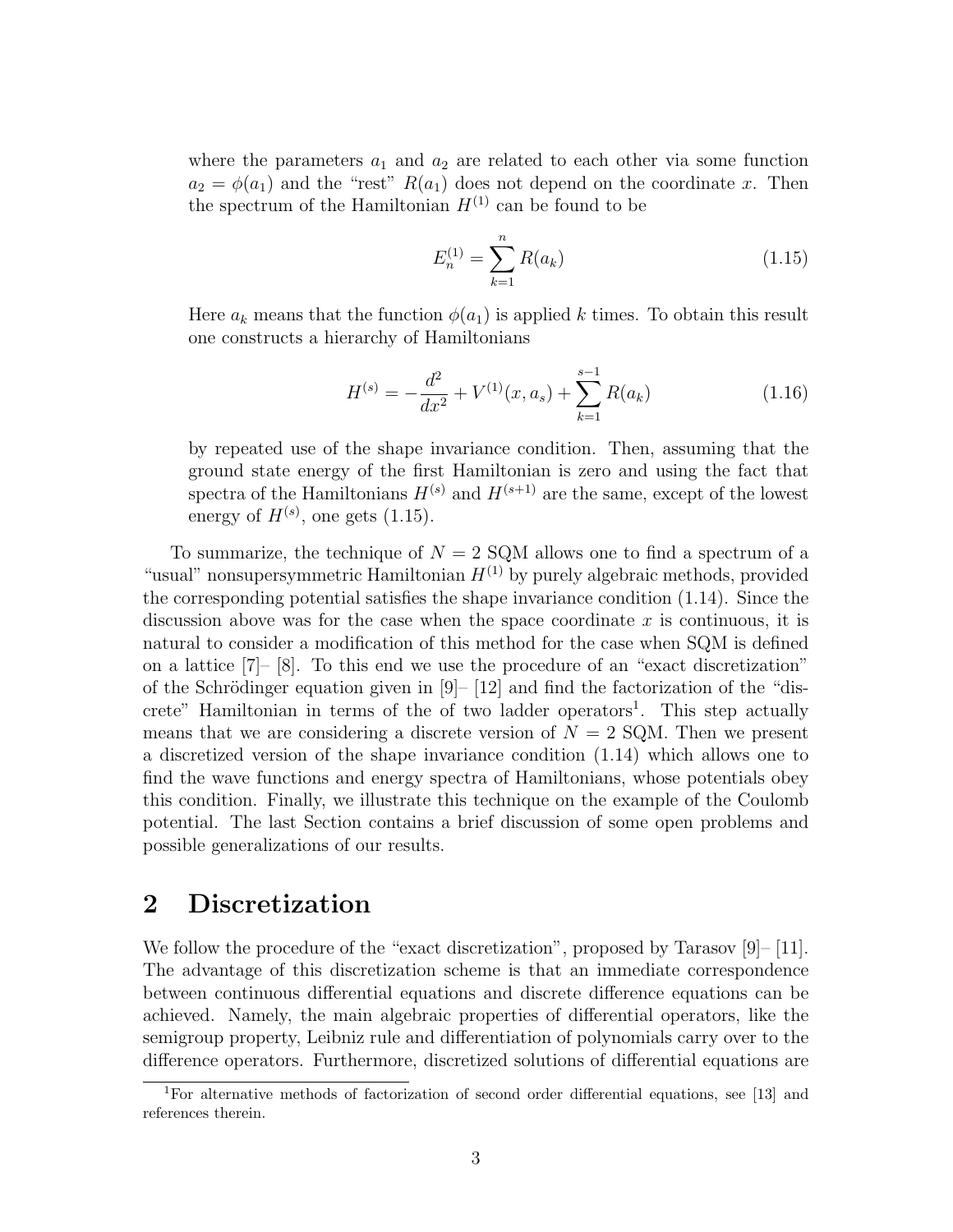solutions of the corresponding difference equations. All these properties are obtained without a limiting process, in which the lattice constant of the discrete model goes to zero.

In the following we summarize the main steps of the "exact discretization" [\[9\]](#page-9-6)–  $|11|$ .

Given a wave function  $\tilde{\psi}(x)$  one starts by computing its Fourier transform

$$
\mathcal{F}\left\{\tilde{\psi}(x)\right\} = \tilde{\psi}(k) = \frac{1}{2\pi} \int_{-\infty}^{\infty} dx \tilde{\psi}(x) e^{-ikx}
$$
\n(2.1)

and defines a new function

<span id="page-4-0"></span>
$$
\psi(k) = \tilde{\psi}(k) \left( \Theta \left( k + \frac{\pi}{a} \right) - \Theta \left( k - \frac{\pi}{a} \right) \right) \tag{2.2}
$$

where  $a > 0$  is a lattice constant and  $\Theta(k)$  is the Heaviside step function,  $\Theta(k) = 1$ for  $k \geq 0$ , and  $\Theta(k) = 0$  for  $k < 0$ . The new function is equivalent to the former one  $\psi(k) = \tilde{\psi}(k)$  within the interval  $k \in [-\frac{\pi}{a}]$  $\frac{\pi}{a}, +\frac{\pi}{a}$  $\frac{\pi}{a}$ . The Fourier transform of the function [\(2.2\)](#page-4-0) can be thought of as the coefficients of a discrete Fourier series

$$
\psi[n] = \frac{a}{2\pi} \int_{-\frac{\pi}{a}}^{\frac{\pi}{a}} dk \psi(k) e^{ikna} \equiv \mathcal{F}_a^{-1} \{ \psi(k) \} \tag{2.3}
$$

Using the relation  $\mathcal{F}\left\{i\frac{\partial}{\partial x}\right\} = k$  one can define a difference operator  $\Delta^m$  which is a discrete analog of the  $m<sub>th</sub>$  derivative  $D<sup>m</sup>$ 

<span id="page-4-3"></span><span id="page-4-1"></span>
$$
\frac{\mathcal{F}^{-1}\left\{\mathcal{F}_a\left\{\Delta^m\right\}\right\}}{a^m} = D^m. \tag{2.4}
$$

When acting on a "trial" function  $f[n]$  one gets

$$
\frac{\mathcal{F}^{-1}\left\{\mathcal{F}_a\left\{\Delta^m f[n]\right\}\right\}}{a^m} = D^m f[n] = \frac{\partial^m}{\partial x^m} \mathcal{F}_a^{-1}\left\{\tilde{f}(k)\right\} \tag{2.5}
$$

and it follows that

$$
\mathcal{F}_a\left\{\Delta^m f[n]\right\} = (iak)^m \mathcal{F}_a\left\{f[n]\right\} \tag{2.6}
$$

This suggests that  $\Delta^m f[n]$  has to be a discrete convolution

$$
\Delta^m f[n] = \sum_{j=-\infty}^{\infty} K_m[j] f[n-j] = \sum_{j=-\infty}^{\infty} K_m[j+n] f[n]
$$
 (2.7)

with  $K_m$  being the kernel. Using  $(2.6)$  one finds that the Fourier transform of the kernel should yield  $\mathcal{F}_a \{K_m\} = (iak)^m$ . Finally, the solutions of the equation [\(2.6\)](#page-4-1) for the first and for the second order difference operators are

<span id="page-4-2"></span>
$$
\Delta^1 f[n] = \sum_{j=-\infty, j \neq 0}^{\infty} \frac{(-1)^j}{j} f[n-j]
$$
 (2.8)

$$
\Delta^2 f[n] = -\sum_{j=-\infty, j\neq 0}^{\infty} \frac{2(-1)^j}{j^2} f[n-j] - \frac{\pi^2}{3} f[n] \tag{2.9}
$$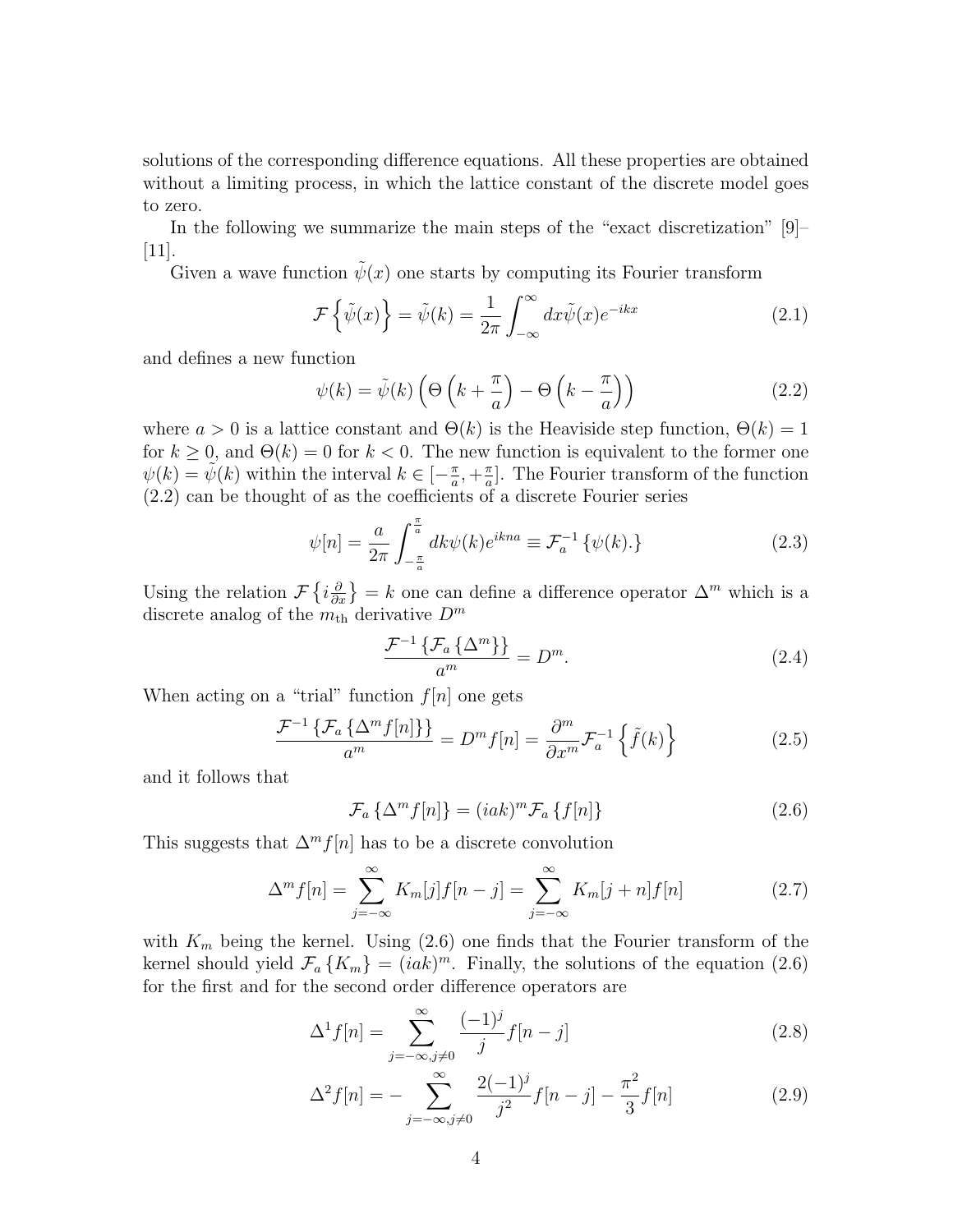One can show that these difference operators obey the semigroup property

<span id="page-5-1"></span>
$$
\Delta^2 = \Delta^1 \Delta^1 \tag{2.10}
$$

as well as the Leibniz rule

<span id="page-5-2"></span>
$$
\Delta^1(fg) = \Delta^1(f)g + f\Delta^1(g) \tag{2.11}
$$

In terms of the difference operator  $(2.9)$  and the Fourier transforms  $(2.3)$  one finds a discretized Schrödinger equation

$$
i\hbar \frac{d\psi[n](t)}{dt} = \frac{\hbar^2}{ma^2} \sum_{j=-\infty, j\neq 0}^{\infty} \frac{2(-1)^j}{j^2} \psi[n-j](t) + V\psi[n](t) \equiv H\psi[n](t) \tag{2.12}
$$

with

$$
V[n] = \frac{2\pi^2}{3a^2} + \tilde{V}[n].
$$
\n(2.13)

and  $\tilde{V}[n]$  being a discretization of the potential which enters the continuous Schrödinger equation.

# <span id="page-5-3"></span>3 N=2 SQM on a lattice

In order to construct a discretized version of  $N = 2$  SQM, we use the difference operator [\(2.8\)](#page-4-2) and define the ladder operators

$$
A_1[n] = \frac{\hbar}{\sqrt{2m}} \Delta^1 + W[n], \quad A_1[n]^\dagger = -\frac{\hbar}{\sqrt{2m}} \Delta^1 + W[n] \tag{3.1}
$$

From these ladder operators we construct a lattice Hamiltonian

$$
H^{(1)}[n] = A_1^{\dagger}[n]A_1[n] = -\frac{\hbar^2}{2m}\Delta^2 + V^{(1)}[n] \tag{3.2}
$$

with the potential

<span id="page-5-0"></span>
$$
V^{(1)}[n] = W^2[n] - \frac{\hbar}{\sqrt{2m}} \Delta^1 W[n].
$$
\n(3.3)

Equation [\(3.2\)](#page-5-0) holds because the difference operator fulfills the semigroup property  $(2.10)$  and the Leibniz rule  $(2.11)$ .

The ground state wave function is given by a discrete analogue of the equation [\(1.9\)](#page-2-1), which yields

<span id="page-5-4"></span>
$$
W[n]\psi_0^{(1)}[n] = -\frac{\hbar}{\sqrt{2m}}\Delta^1\psi_0^{(1)}[n] \tag{3.4}
$$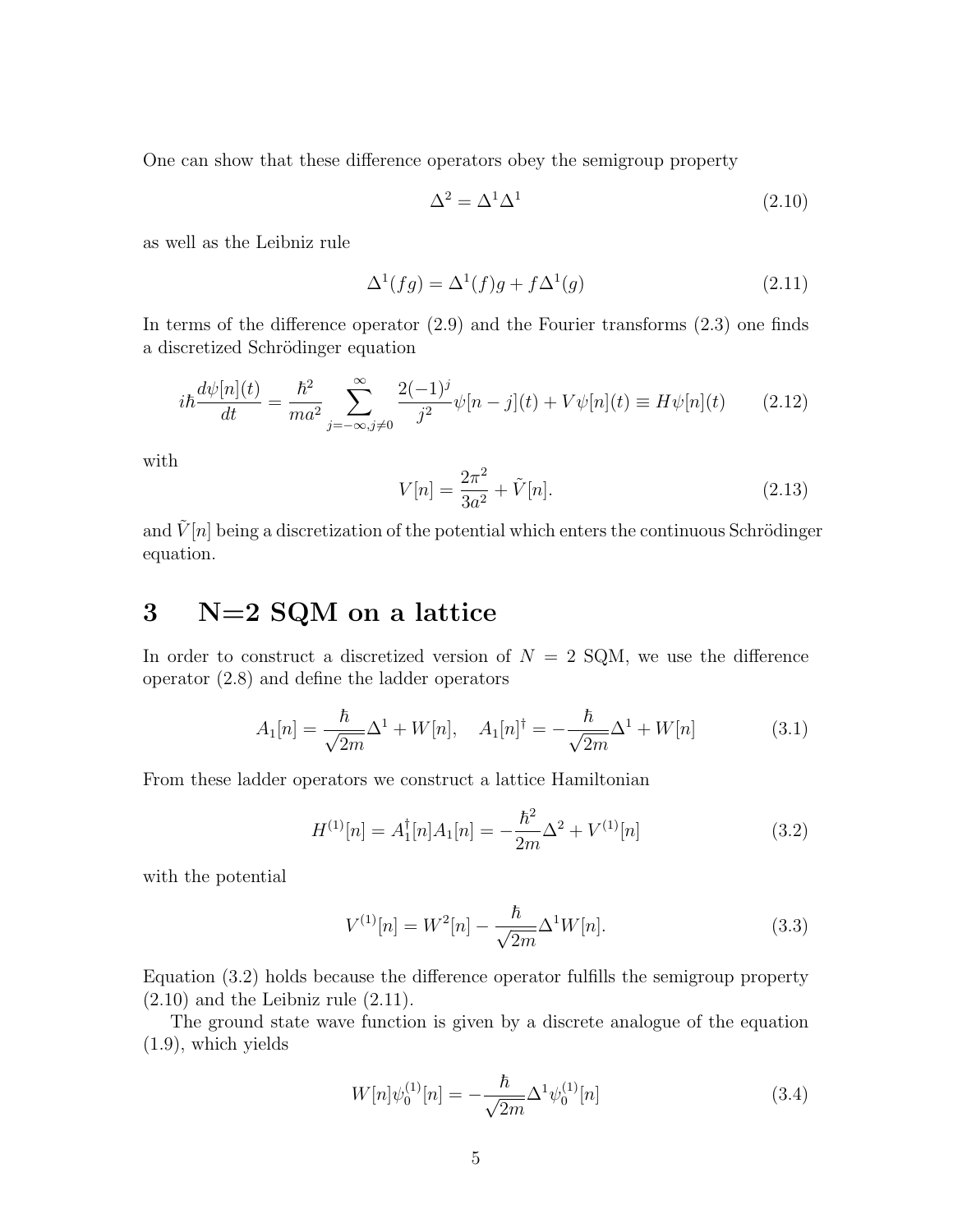As it was the case for the continuous  $N = 2$  SQM described in the Introduction, one can construct a hierarchy of Hamiltonians with the same properties of the energy levels and wavefunctions as in [\(1.13\)](#page-2-2). In particular, the second Hamiltonian in the hierarchy is

$$
H^{(2)}[n] = A_1[n]A_1^{\dagger}[n] = -\frac{\hbar^2}{2m}\Delta^2 + V^{(2)}[n] \tag{3.5}
$$

with the potential

<span id="page-6-0"></span>
$$
V^{(2)}[n] = W^2[n] + \frac{\hbar}{\sqrt{2m}} \Delta^1 W[n]
$$
\n(3.6)

and so on. Finally, in order to find the spectrum of the original Hamiltonian  $H^{(1)}[n]$ we introduce a condition of the shape invariance,

$$
W^{2}[n](a_{1}) + \Delta^{1}W[n](a_{1}) = W^{2}[n](a_{2}) - \Delta^{1}W[n](a_{2}) + R(a_{1})
$$
\n(3.7)

where  $\phi$  is a function of the parameters  $a_1$  and  $a_2$  which are present in the Hamiltonians  $H^{(1)}$  and  $H^{(2)}$ .

### 4 Solving the discrete Coulomb potential

As it follows from the discussion given in Sections [2](#page-3-2) and [3,](#page-5-3) one can immediately apply the technique of discretized  $N = 2$  SQM for finding of energy spectra of the one dimensional Quantum Mechanical models, whose list (in case of continuous space coordinate x) is given in  $|14|$ . Indeed, the crucial requirement for applying of the technique of  $N = 2$  SQM for finding of the energy spectra is that corresponding potential should satisfy the shape invariance condition [\(1.14\)](#page-2-0). On the other hand, the procedure of the "exact discretization", essentially maps this equation into its discrete counterpart [\(3.7\)](#page-6-0). Therefore, the potentials given in [\[14\]](#page-10-1) will satisfy the discretized shape invariance condition after Taylor expanding and replacing the continuous coordinate with the lattice constant times an integer  $n$ . Finally, the properties [\(2.10\)](#page-5-1) and [\(2.11\)](#page-5-2) of the difference operators provide a possibility of the corresponding factorization and for a construction of the hierarchy of Hamiltonians which leads to the expression for the energy spectrum given in  $(1.15)$ .

As an illustration of the discussion above, let us consider as an example the discretization of the Coulomb potential in some detail. The Coulomb potential is an example of a Quantum Mechanical system which in the continuous case has been solved using the technique of  $N = 2$  SQM [\[15\]](#page-10-2). Here we shall present a similar discussion for the energy spectrum of the corresponding discretized model. Recall, that by exploiting spherical symmetry, the Coulomb problem becomes effectively one dimensional and the potential can be written in natural units as

$$
V(r) = -\frac{1}{r} + \frac{\ell(\ell+1)}{2r^2}, \quad r > 0.
$$
\n(4.1)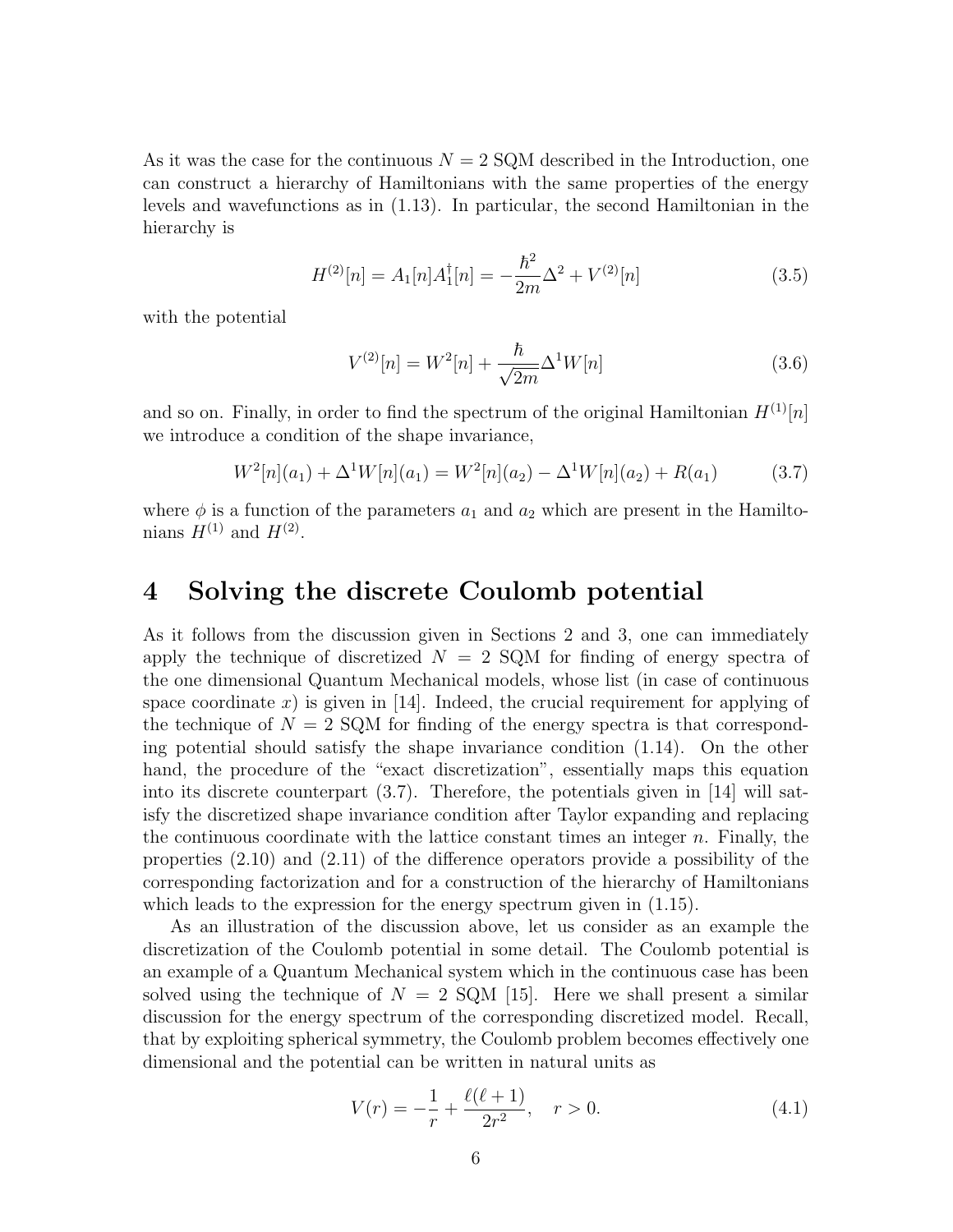In the discrete case we replace the continuous radius by an integer  $r \rightarrow an$ . For simplicity we shall set the lattice constant to unity  $a = 1$ . This potential can be factorized by the superpotential

$$
W[n] = \frac{1}{\ell+1} - \frac{\ell+1}{n}.\tag{4.2}
$$

Using the power law property of the first difference operator<sup>[2](#page-7-0)</sup>  $\Delta^1 n^k = k n^{k-1}$  and the fact that for a constant c one has  $\Delta^1 c = 0$ , we construct two partner potentials

$$
V^{(1)}[n] = \frac{1}{(\ell+1)^2} + \frac{(\ell+2)(\ell+1)}{n^2} - \frac{2}{n}
$$
\n(4.3)

$$
V^{(2)}[n] = \frac{1}{(\ell+1)^2} + \frac{\ell(\ell+1)}{n^2} - \frac{2}{n}.
$$
\n(4.4)

These two potentials are indeed related by the shape invariance condition [\(3.7\)](#page-6-0). The role of the parameter  $a_1$  is played by  $\ell$ , while the function  $\phi$  which relates the parameters  $a_2$  and  $a_1$  in the partner Hamiltonians is given by  $a_2 = \phi(\ell) = \ell + 1$ . We can further identify the ground state energy  $E_0^{(1)} = \frac{1}{(\ell+1)^2}$  and the "rest" function as

$$
R(\ell) = \frac{2\ell + 3}{(\ell + 1)^2 (\ell + 2)^2}.
$$
\n(4.5)

According to [\(1.15\)](#page-3-0) the full spectrum can then be found

$$
E_n^{(1)} = E_0^{(1)} + \sum_{\ell=1}^n R(\ell) = \frac{1}{(\ell+1)^2} + \sum_{m=1}^n \frac{2(\ell+m)+1}{(\ell+m)^2(\ell+m+1)^2}.
$$
 (4.6)

The ground state wave function can also be easily obtained in the discrete case by by using the equation [\(3.4\)](#page-5-4). Making an ansatz for the ground state wave function

$$
\psi_0^{\ell=0}[n] = \sum_{j=0}^{\infty} c_j n^j
$$
\n(4.7)

one finds the condition for the unknown coefficients

$$
\frac{c_0}{n} + \sum_{j=0}^{\infty} (jc_{j+1} + c_j) n^j = 0.
$$
 (4.8)

This equation means that  $c_0 = 0$ , while the other coefficients obey reccurence relations

$$
jc_{j+1} + c_j = 0,\t\t(4.9)
$$

<span id="page-7-0"></span><sup>&</sup>lt;sup>2</sup>The proof for differences of a power law function,  $\Delta^1 n^k = k n^{k-1}$ , given in [\[10\]](#page-9-9) holds only for integer  $k \in \mathbb{N}$ . However, one can easily extend it for  $k \in \mathbb{R}$  using generalized binomial coefficients. The reason that it works stems from the fact that only a single term in the summation over the binomial coefficients remains finite.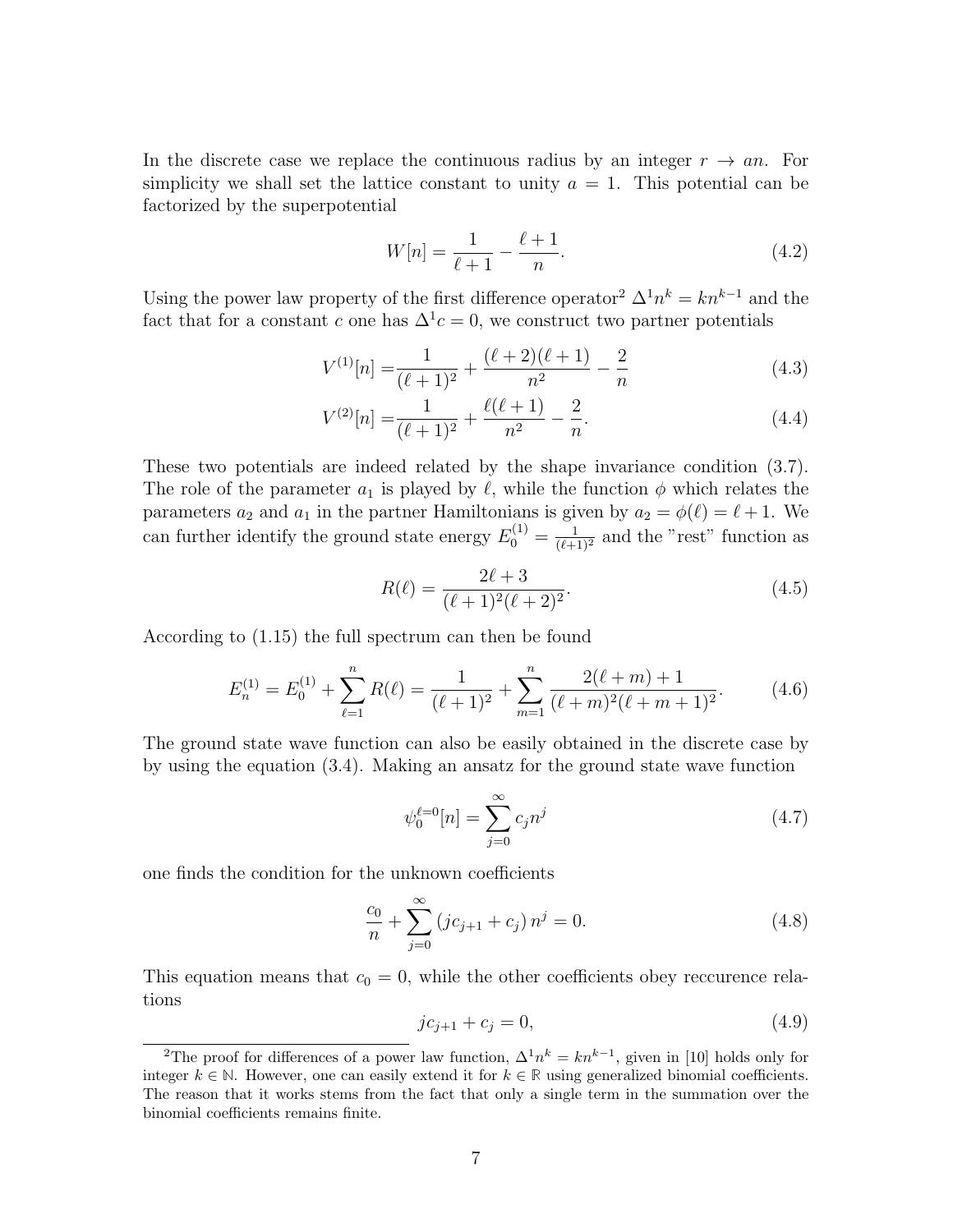which can be solved by

$$
c_j = \frac{(-1)^{j-1}}{j!}N\tag{4.10}
$$

with N some undetermined constant. We finally find the ground state wave function

$$
\psi_0^{\ell=0}[n] = Nne^{-n} \tag{4.11}
$$

which represents a discrete analog of the well known result of the continuum case.

### 5 Conclusions

In the present paper we considered the problem of finding of the energy spectrum for lattice Hamiltonians in terms a discretized version of  $N = 2$  Supersymmetric Quantum Mechanics, by applying of the corresponding shape invariance condition. We restricted ourselves with the consideration of the simplest case of the one dimensional Quantum Mechanical models. It would be very interesting to generalize this technique to the case of two and three dimensional systems, appropriately generalizing the procedure of "exact discretization" of the Schrödinger equation and considering a discretization of the shape invariance condition for higher dimensional  $N = 2$  SQM [\[16\]](#page-10-3). This generalization could allow an application of the suggested technique for finding of energy spectra of some realistic physical examples.

Another interesting generalization of our results could be a construction and further study of discrete versions of systems with higher number of supersymmetries. An example of such systems are one dimensional [\[17\]](#page-10-4) and multidimensional [\[18\]](#page-10-5)  $N = 4$  Supersymmetric Quantum Mechanics. Let us note, that in these systems the supersymmetry algebra can also contain nonzero central charges, which gives a interesting structure for vacuum ground states (so – called partial supersymmetry breaking $)^3$  $)^3$ .

Acknowledgments. We are grateful to Yasha Neiman for useful discussions and comments on the manuscript. J.S. received financial support from the Theory of Quantum Matter Unit of the Okinawa Institute of Science and Technology Graduate University (OIST). The work of M.T. was supported by the Quantum Gravity Unit of the Okinawa Institute of Science and Technology Graduate University (OIST).

## References

<span id="page-8-0"></span>[1] E. Witten,

"Dynamical Breaking of Supersymmetry," Nucl. Phys. B 188, 513 (1981) doi:10.1016/0550-3213(81)90006-7

<span id="page-8-1"></span><sup>&</sup>lt;sup>3</sup>A discussion of isospectral Hamiltonians in the framework  $N = 4$  SQM can be found in [\[19\]](#page-10-6). An application to particular  $N = 4$  SQM models is given in [\[18\]](#page-10-5)– [\[20\]](#page-10-7).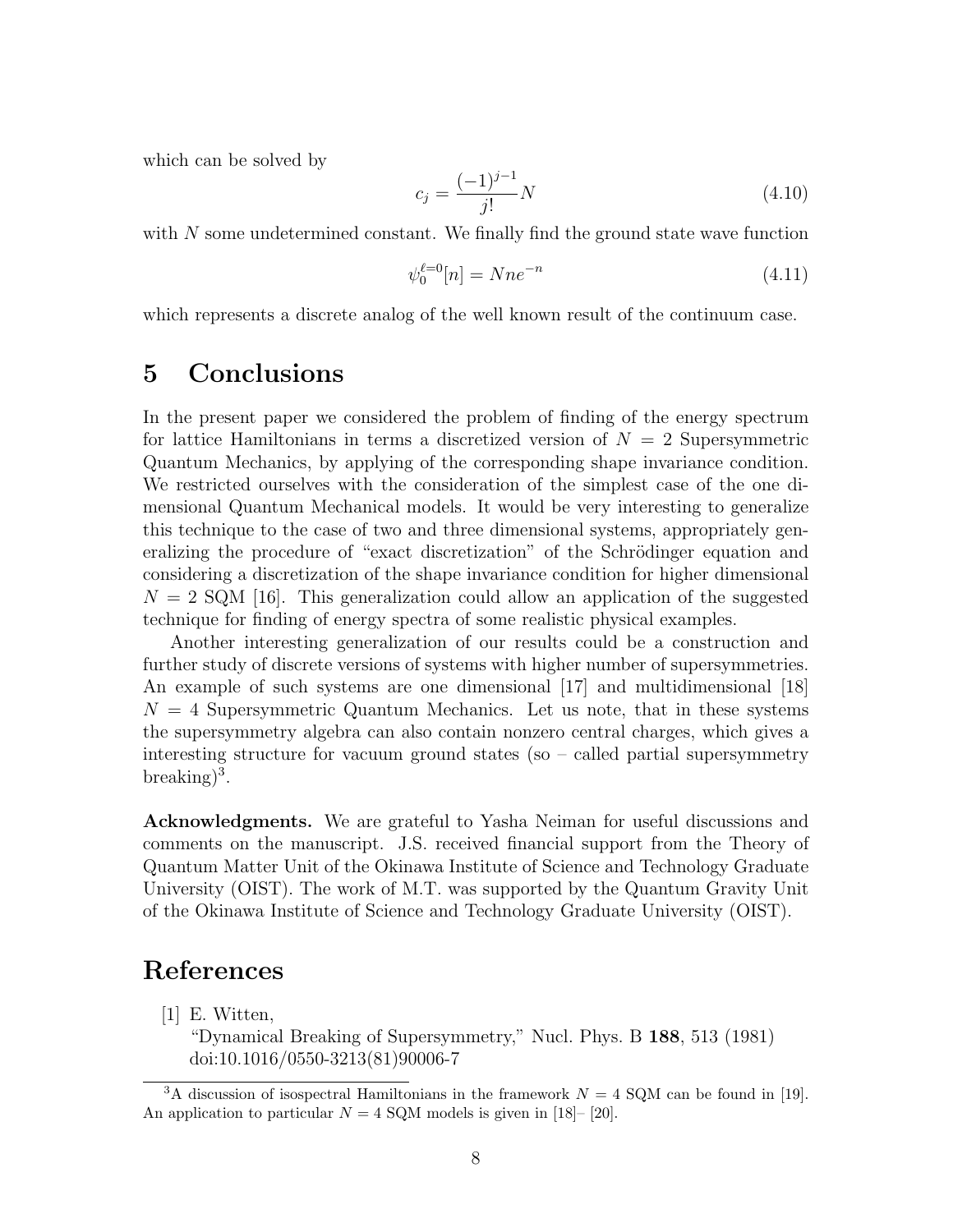[2] E. Witten,

"Constraints on Supersymmetry Breaking," Nucl. Phys. B 202, 253 (1982) doi:10.1016/0550-3213(82)90071-2

- <span id="page-9-0"></span>[3] E. Witten, "Supersymmetry and Morse theory," J. Diff. Geom. 17, no.4, 661-692 (1982)
- <span id="page-9-1"></span>[4] F. Cooper, A. Khare and U. Sukhatme, "Supersymmetry and quantum mechanics," Phys. Rept. 251, 267-385 (1995) doi:10.1016/0370-1573(94)00080-M [arXiv:hep-th/9405029 [hep-th]].
- <span id="page-9-2"></span>[5] R. de Lima Rodrigues, "The Quantum mechanics SUSY algebra: An Introductory review,"  $[\text{arXiv:hep-th}/0205017 \text{ [hep-th]}].$
- <span id="page-9-3"></span>[6] L. E. Gendenshtein, "Derivation of Exact Spectra of the Schrodinger Equation by Means of Supersymmetry," JETP Lett. 38, 356-359 (1983)
- <span id="page-9-4"></span>[7] H. Nicolai, "Supersymmetry and Spin Systems," J. Phys. A 9, 1497-1506 (1976) doi:10.1088/0305-4470/9/9/010
- <span id="page-9-5"></span>[8] M. de Crombrugghe and V. Rittenberg, "Supersymmetric Quantum Mechanics," Annals Phys. 151, 99 (1983) doi:10.1016/0003-4916(83)90316-0
- <span id="page-9-6"></span>[9] V. Tarasov,

"Exact discretization of Schrödinger equation," Phys. Lett. A 380, 68-75 (2016) doi:10.1016/j.physleta.2015.10.039

<span id="page-9-9"></span>[10] V. Tarasov,

"Exact discretization by Fourier transforms," Commun. Nonlinear Sci. Numer. Simul. 37, 31-61 (2016) doi:10.1016/j.cnsns.2016.01.006

<span id="page-9-8"></span>[11] V. Tarasov,

"Exact Discrete Analogs of Derivatives of Integer Orders: Differences as Infinite Series," Journal of Mathematics 2015 (2015) doi.org/10.1155/2015/134842

<span id="page-9-7"></span>[12] Chih-Lung Chou,

"On the exact discretization of Schrödinger equation," Phys. Lett. A  $386$ , 126986 (2021) doi:10.1016/j.physleta.2020.126986 [arXiv:2008.03698 [quant-ph]].